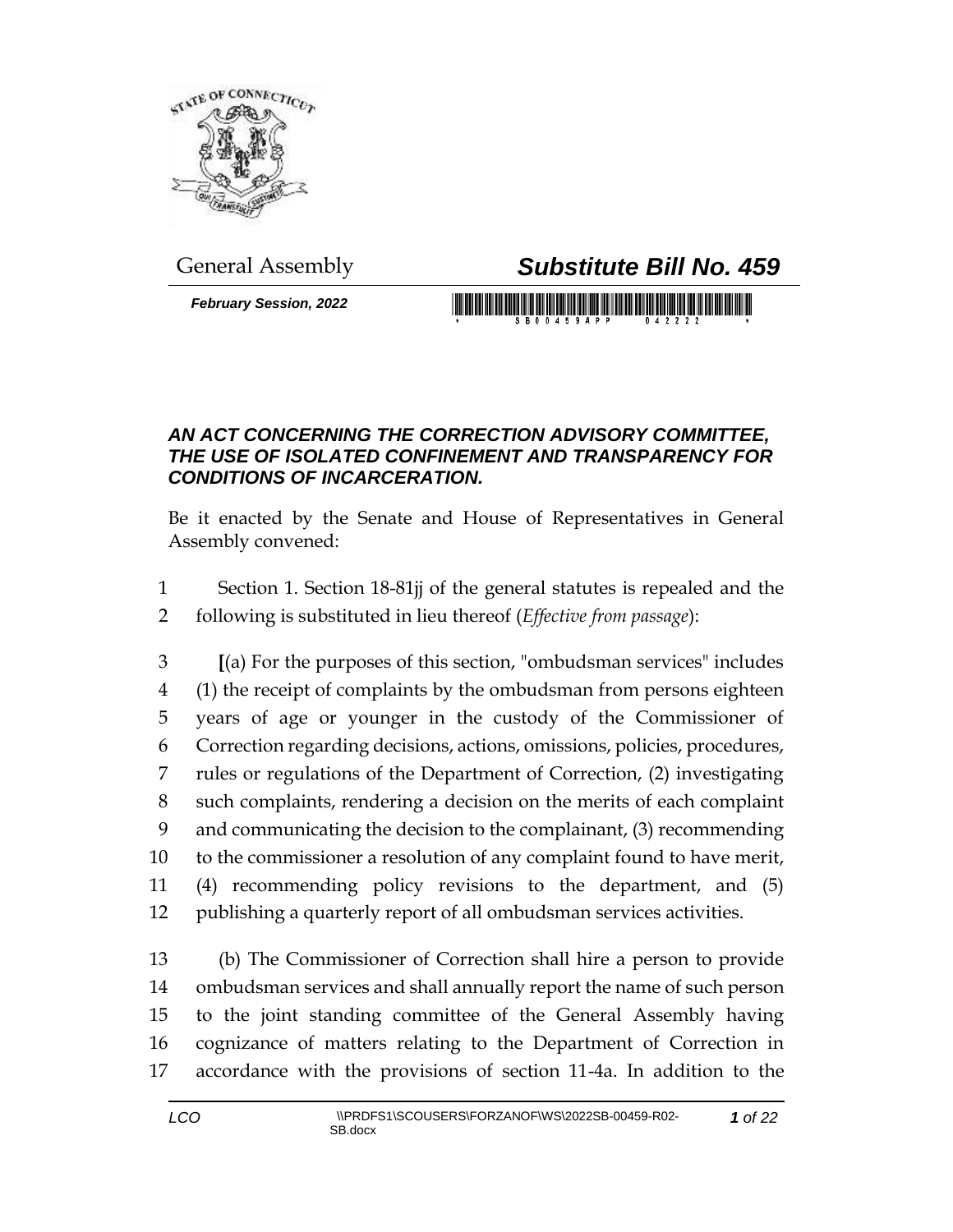executive assistant positions authorized under subdivision (10) of section 5-198, the commissioner may hire an executive assistant to carry out the duties of this section.

 (c) Prior to any person eighteen years of age or younger in the custody 22 of the Commissioner of Correction obtaining ombudsman services, such person shall have reasonably pursued a resolution of the complaint through any existing internal grievance of appellate procedures of the Department of Correction.

26 (d) All oral and written communications, and records relating to such communications between a person eighteen years of age or younger in the custody of the Commissioner of Correction and the ombudsman or a member of the ombudsman's staff, including, but not limited to, the identity of a complainant, the details of a complaint and the investigative findings and conclusions of the ombudsman shall be confidential and shall not be disclosed without the consent of the person, except that the ombudsman may disclose without the consent of the person (1) such communications or records as may be necessary for the ombudsman to conduct an investigation and support any recommendations the ombudsman may make, or (2) the formal disposition of a person's complaint when requested in writing by a court that is hearing such person's application for a writ of habeas corpus that was filed subsequent to an adverse finding by the ombudsman on such person's complaint.

 (e) Notwithstanding the provisions of subsection (d) of this section, whenever in the course of providing ombudsman services, the ombudsman or a member of the ombudsman's staff becomes aware of the commission or planned commission of a criminal act or a threat to the health and safety of any person or the security of a correctional facility, the ombudsman shall notify the Commissioner of Correction or a facility administrator of such act or threat and the nature and target of the act or threat.

(f) If the Commissioner of Correction has a reasonable belief that a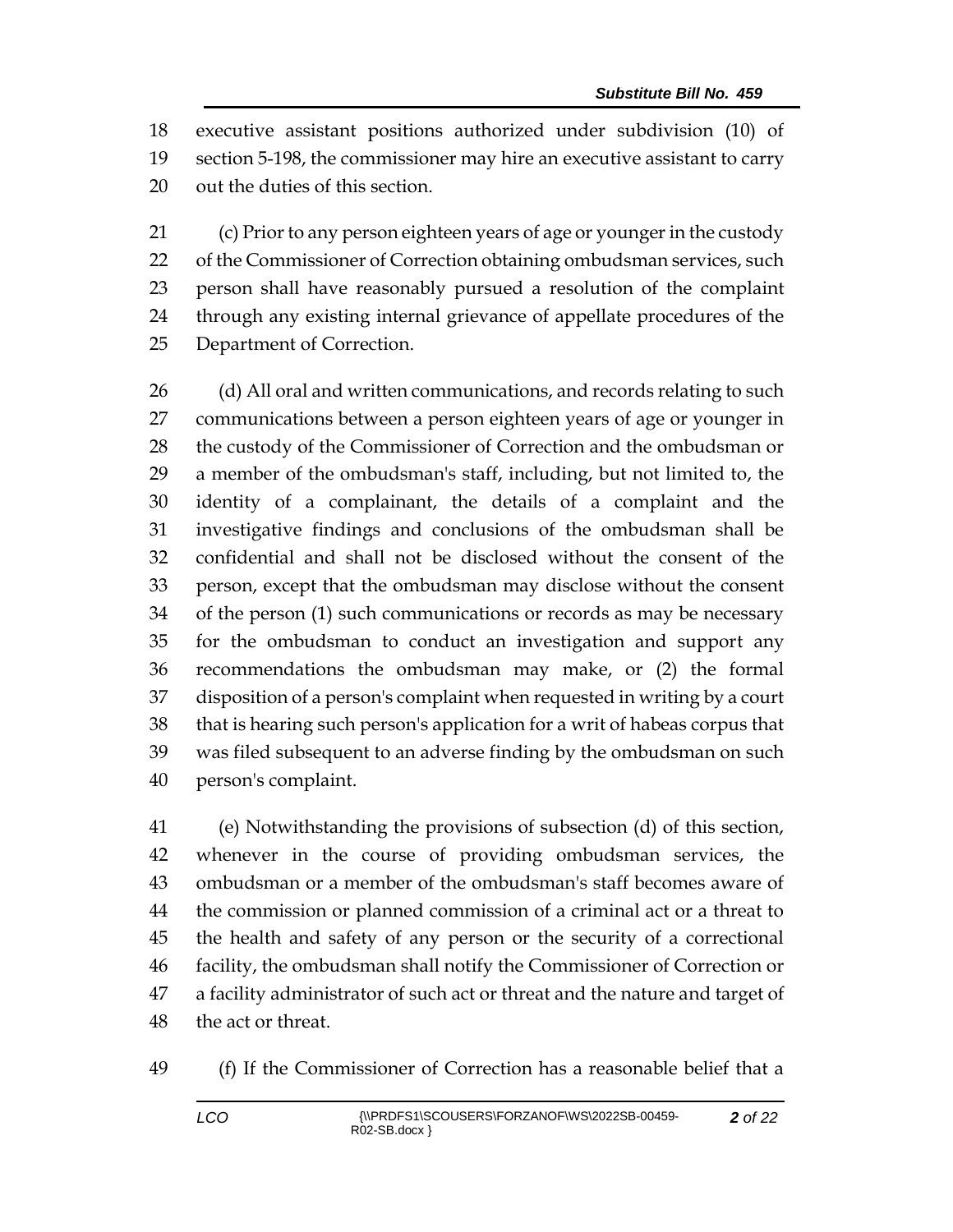| 50       | person eighteen years of age or younger in the custody of the                                 |  |  |  |  |
|----------|-----------------------------------------------------------------------------------------------|--|--|--|--|
| 51       | commissioner has made or provided to the ombudsman an oral or                                 |  |  |  |  |
| 52       | written communication concerning a safety or security threat within the                       |  |  |  |  |
| 53       | Department of Correction or directed against an employee of the                               |  |  |  |  |
| 54       | department, the ombudsman shall provide to the commissioner all oral                          |  |  |  |  |
| 55       | or written communications relevant to such threat.]                                           |  |  |  |  |
| 56       | (a) There is established the Correction Advisory Committee that shall                         |  |  |  |  |
| 57       | consist of nine members. Such members shall be appointed as follows:                          |  |  |  |  |
| 58       | (1) One who is directly impacted, appointed by the Senate                                     |  |  |  |  |
| 59       | chairperson of the joint standing committee of the General Assembly                           |  |  |  |  |
| 60       | having cognizance of matters relating to the Department of Correction;                        |  |  |  |  |
| 61       | (2) One who has expertise in law, specifically the rights of                                  |  |  |  |  |
| 62       | incarcerated persons, appointed by the House chairperson of the joint                         |  |  |  |  |
| 63       | standing committee of the General Assembly having cognizance of                               |  |  |  |  |
| 64       | matters relating to the Department of Correction;                                             |  |  |  |  |
|          |                                                                                               |  |  |  |  |
|          |                                                                                               |  |  |  |  |
| 65<br>66 | (3) One who has a demonstrated interest in advancing the rights and                           |  |  |  |  |
| 67       | welfare of incarcerated persons, appointed by the president pro tempore<br>of the Senate;     |  |  |  |  |
| 68       |                                                                                               |  |  |  |  |
| 69       | (4) One who has a demonstrated interest in advancing the rights and                           |  |  |  |  |
| 70       | welfare of incarcerated persons, appointed by the speaker of the House<br>of Representatives; |  |  |  |  |
| 71       | (5) One who has expertise in the provision of mental health care to                           |  |  |  |  |
| 72       | incarcerated persons or formerly incarcerated persons, appointed by the                       |  |  |  |  |
| 73       | minority leader of the Senate;                                                                |  |  |  |  |
| 74       | (6) One who has expertise in the provision of medical care to                                 |  |  |  |  |
| 75       | incarcerated persons or formerly incarcerated persons, appointed by the                       |  |  |  |  |
| 76       | minority leader of the House of Representatives; and                                          |  |  |  |  |
| 77       | (7) Three who are appointed by the Governor, one of whom has                                  |  |  |  |  |
| 78       | expertise in corrections and two of whom are directly impacted.                               |  |  |  |  |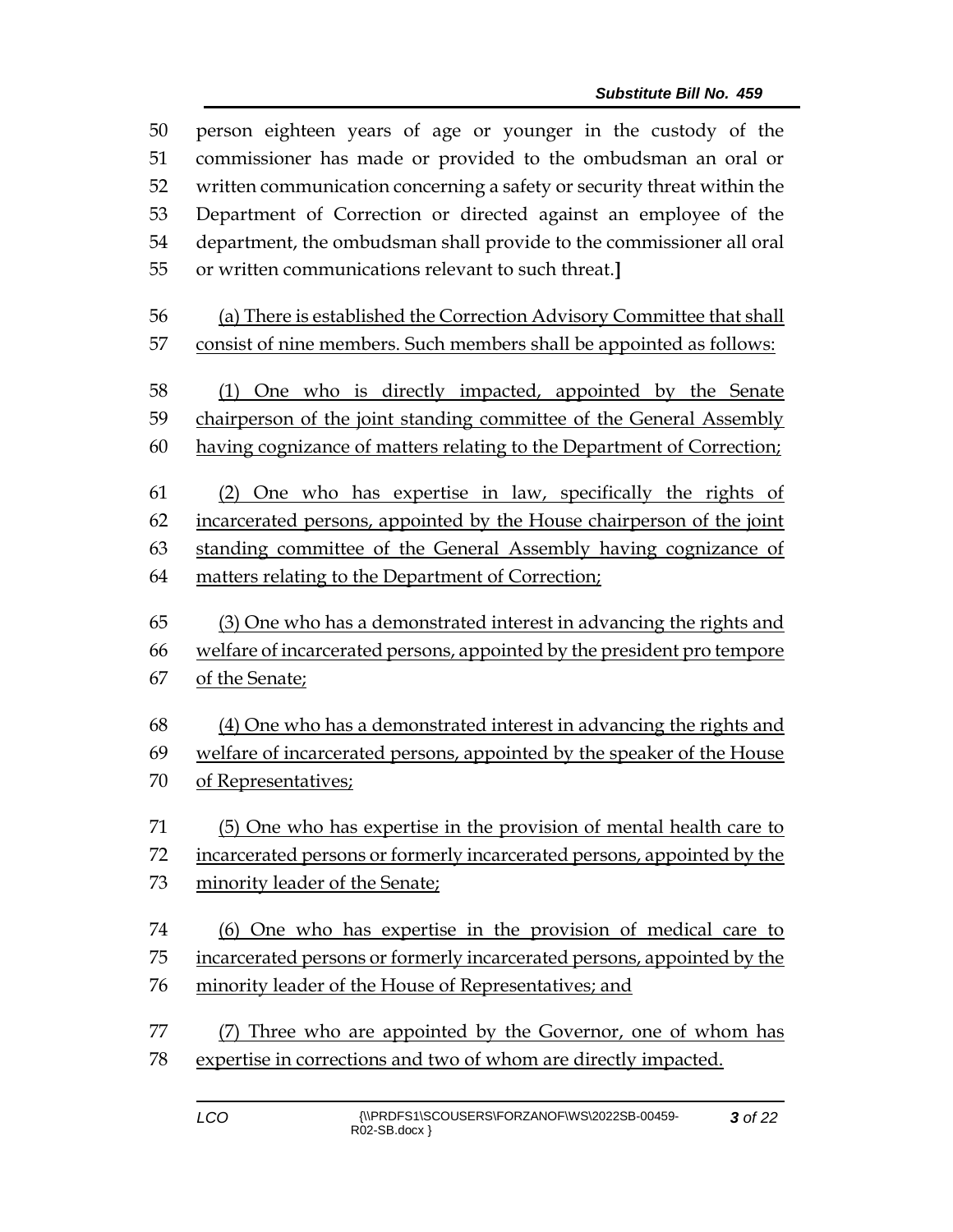(b) For purposes of subsection (a) of this section, "directly impacted" means (1) a person who was previously incarcerated within a facility operated by the department and is no longer under probation or any supervision by the department, or (2) a family member of a person described in subdivision (1) of this subsection or of a person who is in 84 the custody of the Commissioner of Correction. (c) All appointments to the committee, including vacancy appointments which shall be filled by the appointing authority having the power to make the original appointment, shall be made as follows: (1) Not later than thirty days after the effective date of this section or after any vacancy, each appointing authority or any such authority filling a vacancy shall submit a letter designating such authority's appointment or appointments to the joint standing committee of the General Assembly having cognizance of matters relating to the Department of Correction. Such joint standing committee shall post such letters on its Internet web site. The Senate and House chairpersons of such joint standing committee shall schedule a public hearing of such proposed appointments to be conducted not later than forty days after the effective date of this section, or ten days after the submission of a letter in the case of a vacancy. (2) After such hearing, each appointing authority shall confirm or withdraw such authority's appointment or appointments. Any appointing authority who withdraws an appointment shall, not later than ten days after such withdrawal, submit a new letter to such joint standing committee of the General Assembly designating a different appointment or appointments, which shall initiate the hearing and approval or withdrawal process pursuant to subdivision (1) of this subsection and this subdivision for such appointment or appointments. (d) The chairpersons of the Correction Advisory Committee shall be the members appointed pursuant to subdivisions (1) and (2) of subsection (a) of this section. Such chairpersons shall schedule the first meeting of said committee, which shall be held not later than sixty days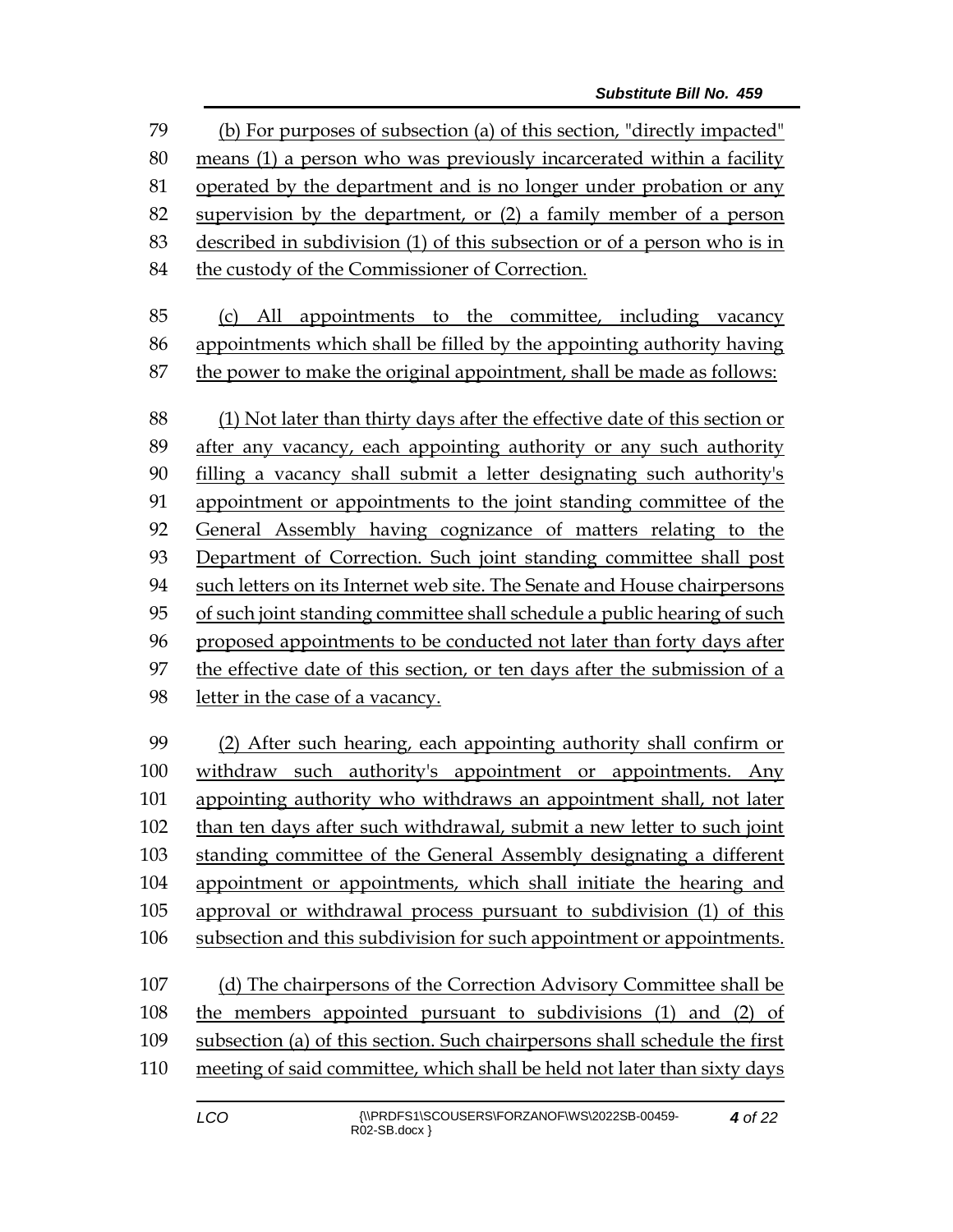after the effective date of this section.

(e) Each committee member shall serve a four-year term, except that

each initial term shall run for four years from February 1, 2023. Each

committee member may serve up to two terms. In the event of a vacancy

appointment, the member appointed to fill the vacancy shall serve the

remainder of the original member's four-year term and may be

reappointed for up to two more terms.

 (f) Each member shall serve without compensation but shall, within available appropriations, be reimbursed for necessary expenses that such member may incur through service on the Correction Advisory Committee.

 $(g)$  Each member shall, not later than ten days after the first meeting of the Correction Advisory Committee in which such member participates, take an oath of office to diligently and honestly administer the affairs of said committee. The oath shall be administered by a chairperson of said committee.

 (h) A majority of the members appointed to the Correction Advisory Committee shall constitute a quorum, which shall be necessary for the committee to conduct business. A majority vote of the members present shall be required for action of the committee.

 (i) The state of Connecticut shall protect and hold harmless any committee member from financial loss and expense, including legal fees and costs, if any, arising out of any claim, demand or suit for damages resulting from acts or omissions committed in the discharge of the member's official duties pursuant to this section which may constitute negligence but which acts are not wanton, malicious or grossly negligent as determined by a court of competent jurisdiction.

 (j) The Correction Advisory Committee shall perform the following functions:

(1) Submit a list of candidates for Correction Ombuds for the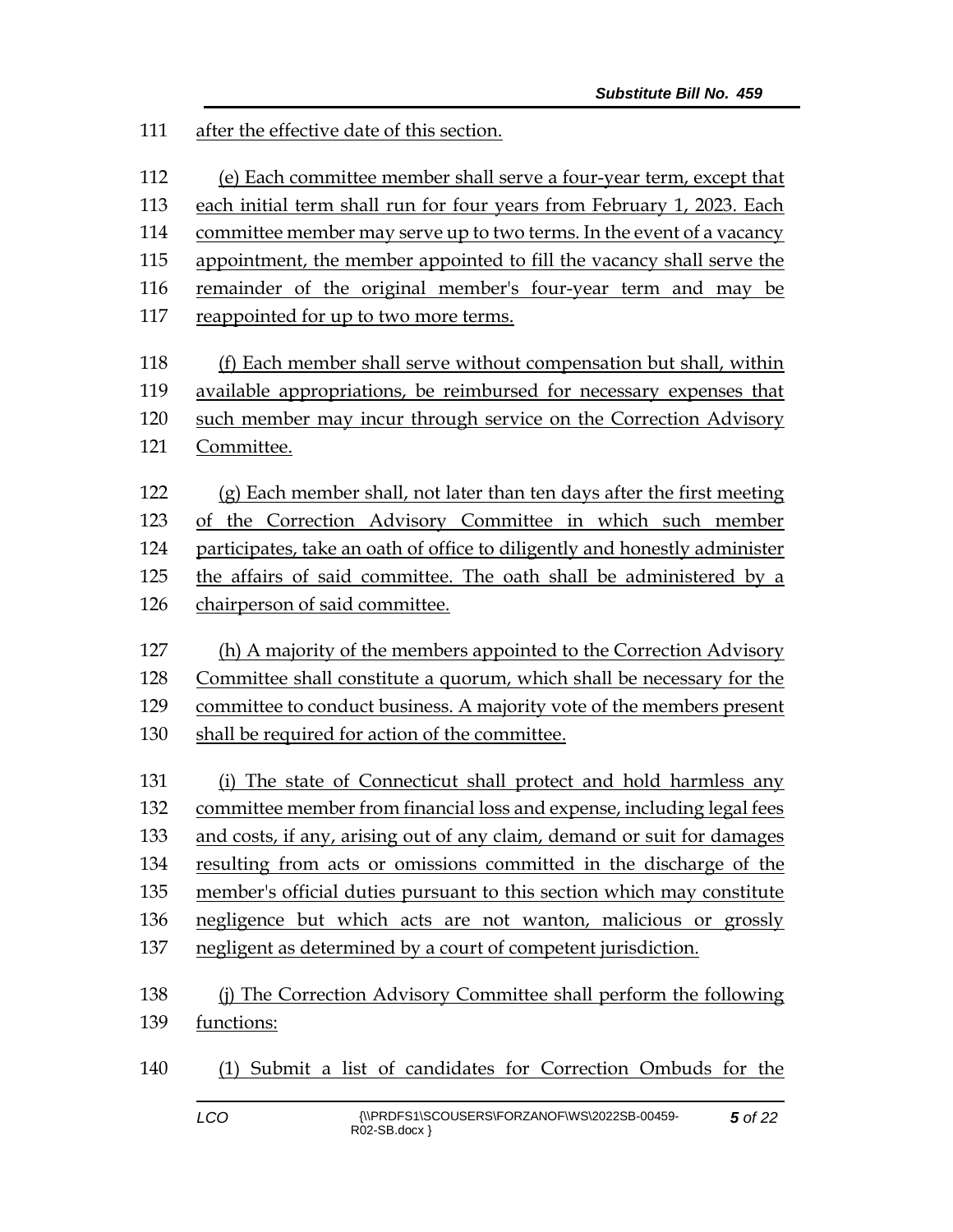| 141 | Governor's consideration, pursuant to subsection (k) of this section;       |  |  |  |  |
|-----|-----------------------------------------------------------------------------|--|--|--|--|
| 142 | (2) Review the actions of the Correction Ombuds pursuant to section         |  |  |  |  |
| 143 | 2 of this act;                                                              |  |  |  |  |
| 144 | (3) Meet not less than quarterly to bring matters to the Correction         |  |  |  |  |
| 145 | Ombuds' attention and to consult on the Correction Ombuds' services,        |  |  |  |  |
| 146 | findings and recommendations; and                                           |  |  |  |  |
| 147 | (4) Convene semiannual public hearings to discuss the Correction            |  |  |  |  |
| 148 | Ombuds' services, findings and recommendations.                             |  |  |  |  |
| 149 | (k) Not later than eighty days after the effective date of this section or  |  |  |  |  |
| 150 | not later than sixty days after any vacancy in the position of Correction   |  |  |  |  |
| 151 | <b>Ombuds, the Correction Advisory Committee shall solicit applications</b> |  |  |  |  |
| 152 | for such position and meet to consider and interview the most qualified     |  |  |  |  |
| 153 | candidates who are residents of this state for such position. Said          |  |  |  |  |
| 154 | committee shall select not fewer than three and not more than five of the   |  |  |  |  |
| 155 | most outstanding candidates, publish the names of such selected             |  |  |  |  |
| 156 | candidates on said committee's Internet web site and hold a public          |  |  |  |  |
| 157 | hearing allowing testimony from members of the public concerning the        |  |  |  |  |
| 158 | selected candidates. Said committee shall submit to the Governor a list     |  |  |  |  |
| 159 | of selected candidates. Such list shall rank the candidates in the order of |  |  |  |  |
| 160 | committee preference.                                                       |  |  |  |  |
| 161 | (1) Not later than thirty days after receiving the list submitted under     |  |  |  |  |
| 162 | subsection (k) of this section, the Governor, with the approval of the      |  |  |  |  |
| 163 | General Assembly, shall appoint a person qualified by training and          |  |  |  |  |
| 164 | experience as the Correction Ombuds. If at any time any of the              |  |  |  |  |
| 165 | candidates withdraw from consideration prior to confirmation by the         |  |  |  |  |
| 166 | General Assembly, the designation shall be made from the remaining          |  |  |  |  |
| 167 | candidates on the list submitted to the Governor. If, not later than thirty |  |  |  |  |
| 168 | days after receiving the list, the Governor fails to designate a candidate  |  |  |  |  |
| 169 | from the list, the candidate ranked first shall receive the designation and |  |  |  |  |
| 170 | be referred to the General Assembly for confirmation. If the General        |  |  |  |  |
| 171 | Assembly is not in session, the designated candidate shall serve as         |  |  |  |  |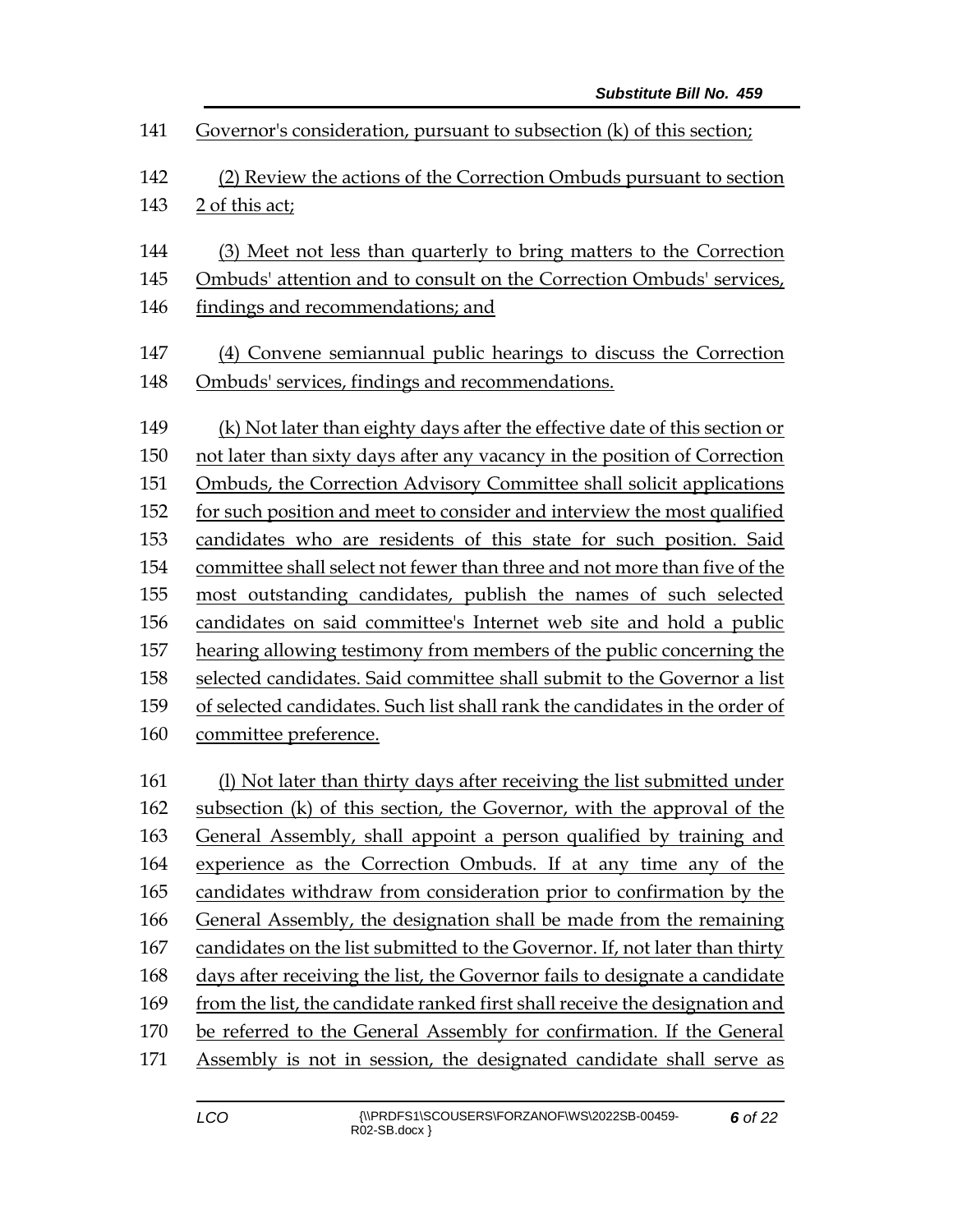acting Correction Ombuds and be entitled to the compensation, privileges and powers of the Correction Ombuds until the General Assembly meets to take action on said appointment. (m) The person appointed as Correction Ombuds shall serve for an initial term of two years and may serve until a successor is appointed 177 and confirmed in accordance with this section. Such person may be reappointed for succeeding terms. (n) Upon any vacancy in the position of Correction Ombuds and until such time as a candidate has been confirmed by the General Assembly or, if the General Assembly is not in session, has been designated by the Governor, the Associate Correction Ombuds, as designated by the Correction Advisory Committee, shall serve as the acting Correction Ombuds and be entitled to the compensation, privileges and powers of the Correction Ombuds until the General Assembly meets to take action on said appointment.

 Sec. 2. (NEW) (*Effective July 1, 2022*) (a) (1) There is, within the Office of Governmental Accountability established under section 1-300 of the general statutes, as amended by this act, the Office of the Correction Ombuds for the provision of ombuds services. The Correction Ombuds appointed pursuant to section 18-81jj of the general statutes, as amended by this act, shall be the head of said office.

(2) For purposes of this section, "ombuds services" includes:

 (A) Evaluating the delivery of services to incarcerated persons by the Department of Correction;

 (B) Reviewing periodically the procedures established by the department to carry out the provisions of title 18 of the general statutes and evaluating whether such procedures conflict with the rights of incarcerated persons;

 (C) Receiving communications from persons in the custody of the Commissioner of Correction regarding decisions, actions, omissions,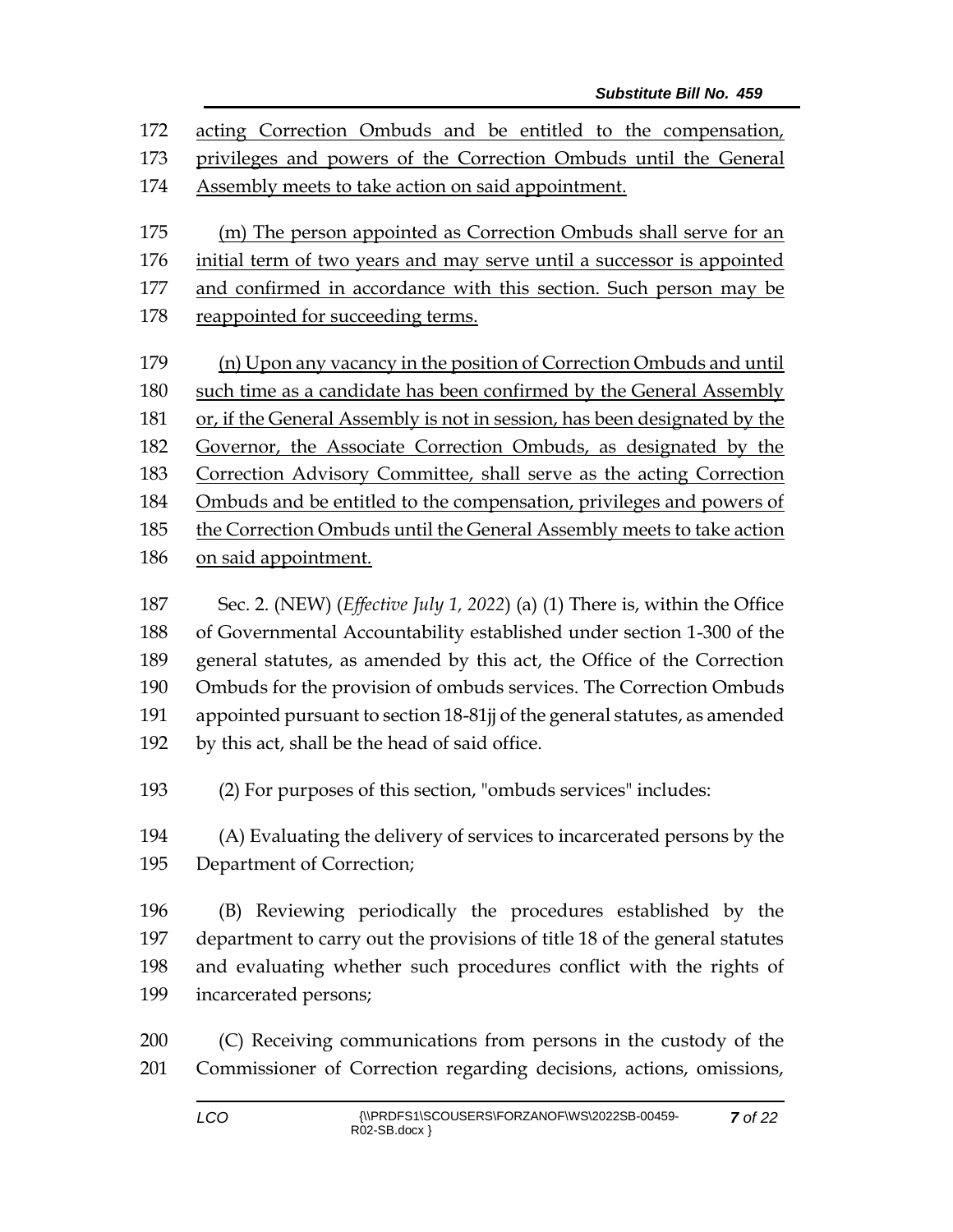policies, procedures, rules or regulations of the department;

 (D) Conducting site visits of correctional facilities administered by the department;

 (E) Reviewing the operation of correctional facilities and nonemergency procedures employed at such facilities. Nonemergency procedures include, but are not limited to, the department's use of force procedures;

 (F) Recommending procedure and policy revisions to the department;

 (G) Taking all possible actions, including, but not limited to, conducting programs of public education, undertaking legislative advocacy and making proposals for systemic reform and formal legal action in order to secure and ensure the rights of persons in the custody of the commissioner. The Correction Ombuds shall exhaust all other means to reach a resolution before initiating litigation; and

 (H) Publishing on an Internet web site operated by the Office of the Correction Ombuds a semiannual summary of all ombuds services and activities during the six-month period before such publication.

 (b) Notwithstanding any provision of the general statutes, the Correction Ombuds shall act independently of any department in the performance of the office's duties.

 (c) The Correction Ombuds may, within available funds, appoint such staff as may be deemed necessary. The duties of the staff may include the duties and powers of the Correction Ombuds if performed under the direction of the Correction Ombuds.

227 (d) The General Assembly shall annually appropriate such sums as necessary for the payment of the salaries of the staff and for the payment of office expenses and other actual expenses incurred by the Correction Ombuds in the performance of the Correction Ombuds' duties. Any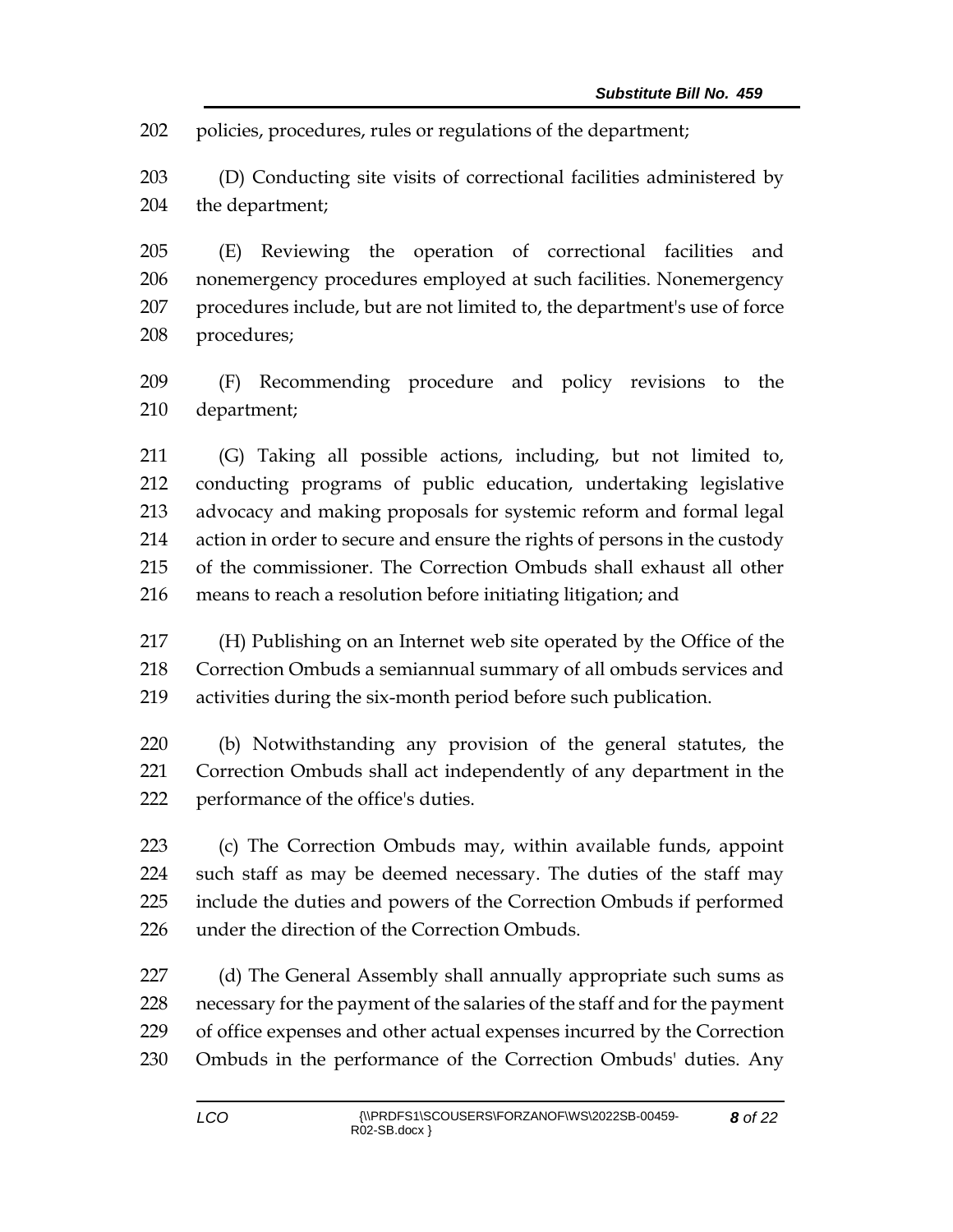legal or court fees obtained by the state in actions brought by the Correction Ombuds shall be deposited in the General Fund.

 (e) In the course of investigations, the Correction Ombuds shall rely on a variety of sources to corroborate matters raised by incarcerated persons or others. Where such matters turn on validation of particular incidents, the Correction Ombuds shall endeavor to rely on communications from incarcerated persons who have reasonably pursued a resolution of the complaint through any existing internal grievance procedures of the Department of Correction. In all events, the Correction Ombuds shall make good faith efforts to provide an opportunity to the Commissioner of Correction to investigate and to respond to such concerns prior to making such matters public.

243 (f) All oral and written communications, and records relating to such communications between a person in the custody of the Commissioner of Correction and the Correction Ombuds or a member of the Office of 246 the Correction Ombuds staff, including, but not limited to, the identity of a complainant, the details of the communications and the Correction Ombuds' findings shall be confidential and shall not be disclosed without the consent of such person, except that the Correction Ombuds may disclose without the consent of such person general findings or policy recommendations based on such communications, provided no individually identifiable information is disclosed. The Correction Ombuds shall disclose sufficient information to the Commissioner of Correction or the commissioner's designee as is necessary to respond to the Correction Ombuds' inquiries or to carry out recommendations, but such information may not be further disclosed outside of the Department of Correction.

 (g) Notwithstanding the provisions of subsection (f) of this section, whenever in the course of carrying out the Correction Ombuds' duties, the Correction Ombuds or a member of the Office of the Correction Ombuds staff becomes aware of the commission or planned commission of a criminal act or threat that the Correction Ombuds reasonably believes is likely to result in death or substantial bodily harm, the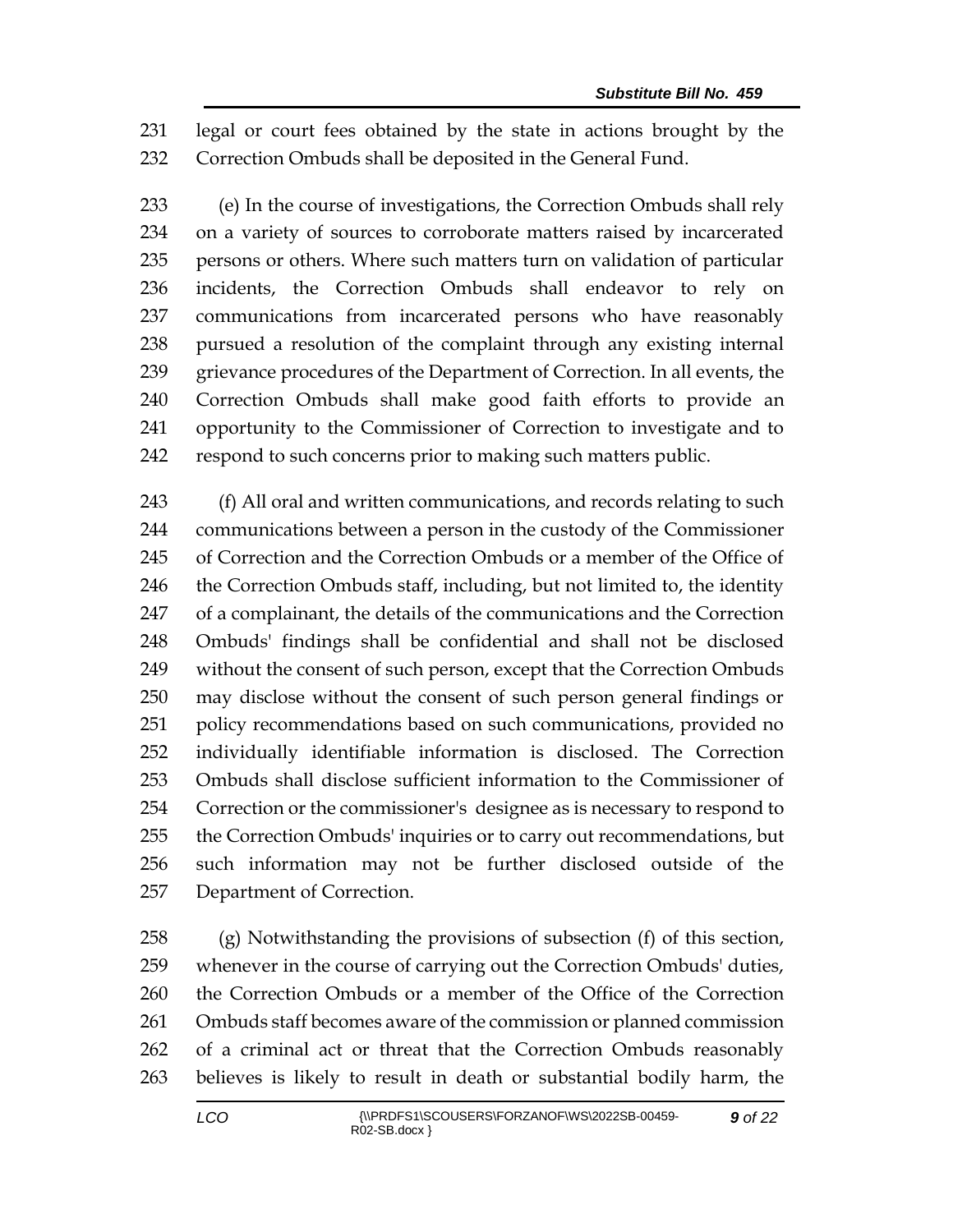Correction Ombuds shall notify the Commissioner of Correction or an administrator of any correctional facility housing the perpetrator or potential perpetrator of such act or threat and the nature and target of the act or threat.

 (h) Notwithstanding any provision of the general statutes concerning the confidentiality of records and information, the Correction Ombuds shall have access to, including the right to inspect and copy, any records necessary to carry out the responsibilities of the Correction Ombuds, as provided in this section. The provisions of this subsection shall not be construed to compel access to any record protected by the attorney- client privilege or attorney-work product doctrine or any record related to a pending internal investigation, external criminal investigation or emergency procedures. For purposes of this subsection, "emergency procedures" are procedures the Department of Correction uses to manage control of tools, keys and armories and concerning department emergency plans, emergency response units, facility security levels and standards and radio communications.

 (i) In the performance of the responsibilities provided for in this section, the Correction Ombuds may communicate privately with any person in the custody of the commissioner. Such communications shall be confidential except as provided in subsections (e) and (f) of this section.

 (j) The Correction Ombuds may apply for and accept grants, gifts and bequests of funds from other states, federal and interstate agencies, for the purpose of carrying out the Correction Ombuds' responsibilities. There is established within the General Fund a Correction Ombuds account which shall be a separate nonlapsing account. Any funds received under this subsection shall, upon deposit in the General Fund, be credited to said account and may be used by the Correction Ombuds in the performance of the Correction Ombuds' duties.

 (k) The name, address and other personally identifiable information of a person who makes a complaint to the Correction Ombuds,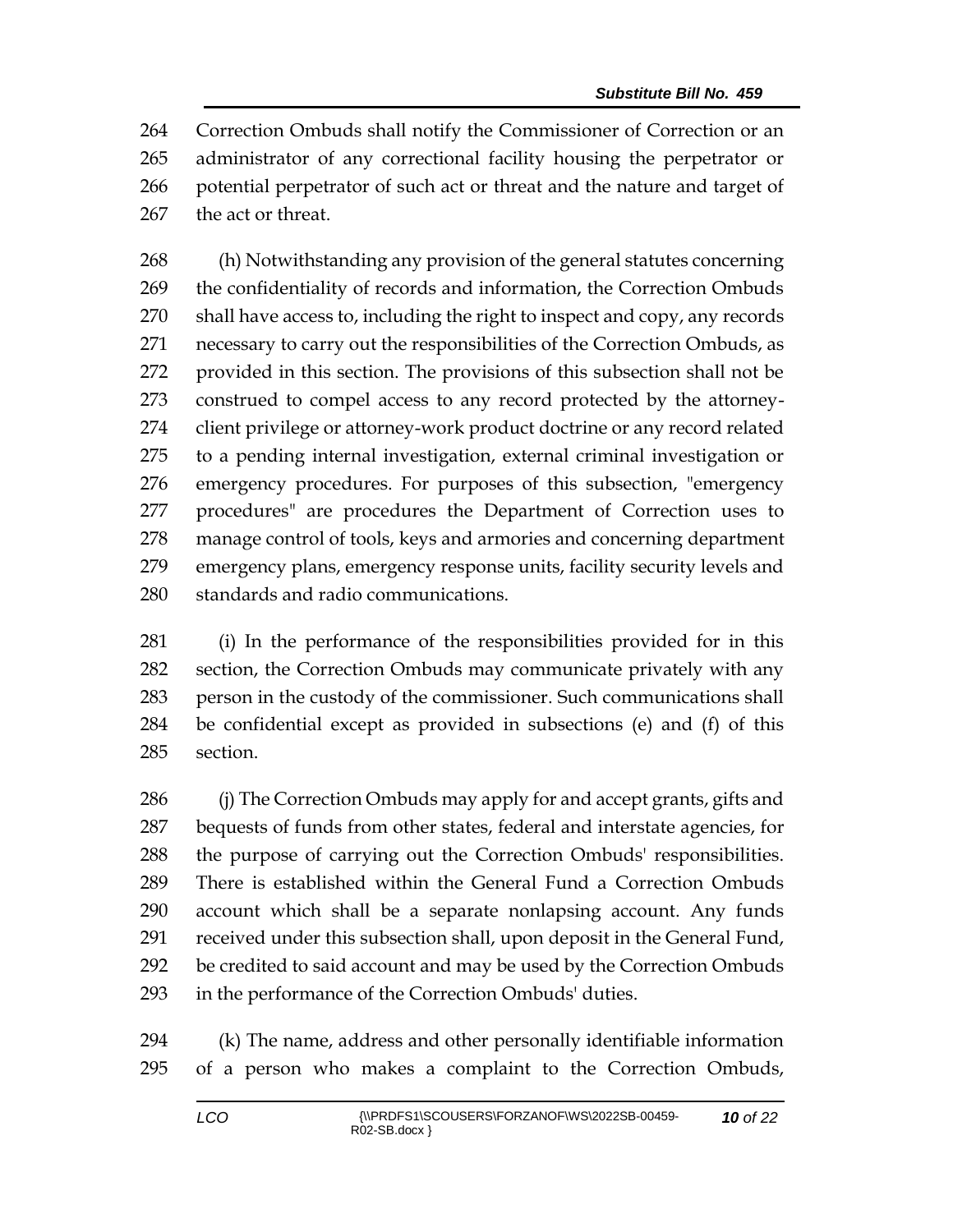information obtained or generated by the Office of the Correction Ombuds in the course of an investigation and all confidential records obtained by the Correction Ombuds or the office shall be confidential and shall not be subject to disclosure under the Freedom of Information Act, as defined in section 1-200 of the general statutes, or otherwise except as provided in subsections (f) and (g) of this section.

 (l) No state or municipal agency shall discharge, or in any manner discriminate or retaliate against, any employee who in good faith makes a complaint to the Correction Ombuds or cooperates with the Office of the Correction Ombuds in an investigation.

 (m) Not later than December 1, 2023, and annually thereafter, the Correction Ombuds shall submit a report, in accordance with section 11- 4a of the general statutes, to the joint standing committee of the General Assembly having cognizance of matters relating to the Department of Correction regarding the conditions of confinement in the state's correctional facilities and halfway houses. Such report shall detail the Correction Ombuds' findings and recommendations.

 Sec. 3. Section 18-96b of the general statutes is repealed and the following is substituted in lieu thereof (*Effective July 1, 2022*):

(a) As used in this section:

 (1) "Administrative segregation status" means the Department of Correction's practice of placing an **[**inmate**]** incarcerated person on restrictive housing status following a determination that such **[**inmate**]** incarcerated person can no longer be safely managed within the general **[**inmate**]** population of the correctional facility; **[**and**]**

(2) "Commissioner" means the Commissioner of Correction;

 (3) "De-escalation" means attempting to defuse a crisis without the use of force;

(4) "Department" means the Department of Correction;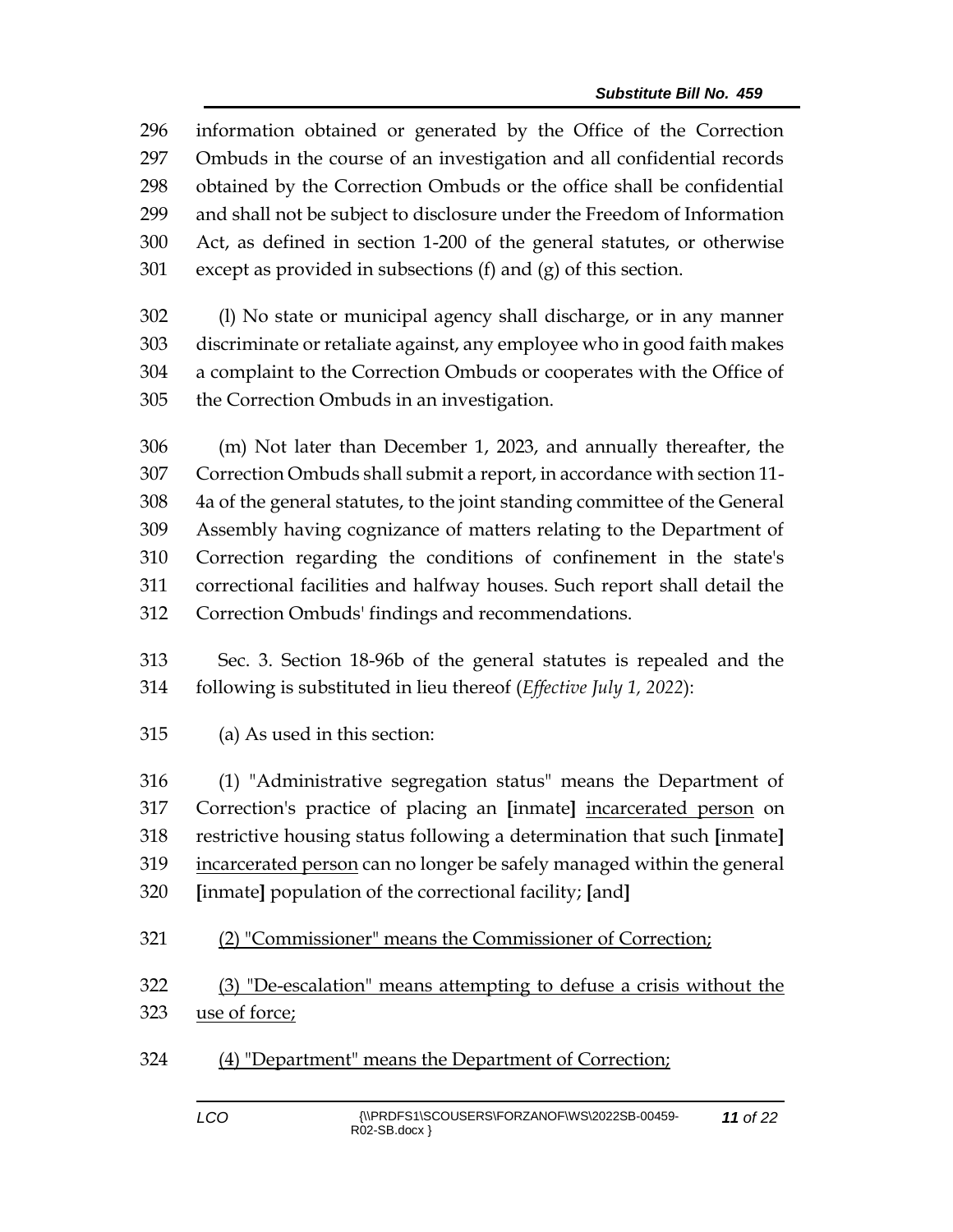| 325<br>326 | (5) "Grievance" means a formal complaint filed by any incarcerated<br>person with the internal grievance system or the department; |  |  |  |  |
|------------|------------------------------------------------------------------------------------------------------------------------------------|--|--|--|--|
| 327        | (6) "Incarcerated person" means a person confined and in the custody                                                               |  |  |  |  |
| 328        | and care of the commissioner, including persons in pretrial,                                                                       |  |  |  |  |
| 329        | presentencing or post-conviction confinement;                                                                                      |  |  |  |  |
| 330        | (7) "Isolated confinement" means any form of confinement of an                                                                     |  |  |  |  |
| 331        | incarcerated person within a cell, except during a facility-wide                                                                   |  |  |  |  |
| 332        | emergency, lockdown or for the purpose of providing medical or mental                                                              |  |  |  |  |
| 333        | health treatment, with less than the following time out of cell:                                                                   |  |  |  |  |
| 334        | (A) For all incarcerated persons, four hours per day, on and after July                                                            |  |  |  |  |
| 335        | <u>1, 2022;</u>                                                                                                                    |  |  |  |  |
| 336        | (B) For all incarcerated persons in the general population, four and a                                                             |  |  |  |  |
| 337        | half hours per day, on and after October 1, 2022; and                                                                              |  |  |  |  |
| 338        | (C) For all incarcerated persons in general population, five hours per                                                             |  |  |  |  |
| 339        | day, on and after April 1, 2023;                                                                                                   |  |  |  |  |
| 340        | (8) "Lockdown" means the enforced detainment of all incarcerated                                                                   |  |  |  |  |
| 341        | persons within such persons' cells imposed upon an entire correctional                                                             |  |  |  |  |
| 342        | facility or part of such facility, other than for the purpose of                                                                   |  |  |  |  |
| 343        | administrative meetings;                                                                                                           |  |  |  |  |
| 344        | (9) "Medical professional" means (A) a physician licensed under                                                                    |  |  |  |  |
| 345        | chapter 370; (B) a physician assistant licensed under chapter 370; or (C)                                                          |  |  |  |  |
| 346        | an advanced practice registered nurse, registered nurse or practical                                                               |  |  |  |  |
| 347        | nurse licensed under chapter 378;                                                                                                  |  |  |  |  |
| 348        | $[(2)]$ (10) "Restrictive housing status" means [the designation] any                                                              |  |  |  |  |
| 349        | classification of an [inmate] incarcerated person by the Department of                                                             |  |  |  |  |
| 350        | Correction that [provides for] requires closely regulated management                                                               |  |  |  |  |
| 351        | and separation of such [inmate from other inmates.] incarcerated person                                                            |  |  |  |  |
| 352        | from other incarcerated persons, including, but not limited to,                                                                    |  |  |  |  |
| 353        | administrative segregation status, punitive segregation status, transfer                                                           |  |  |  |  |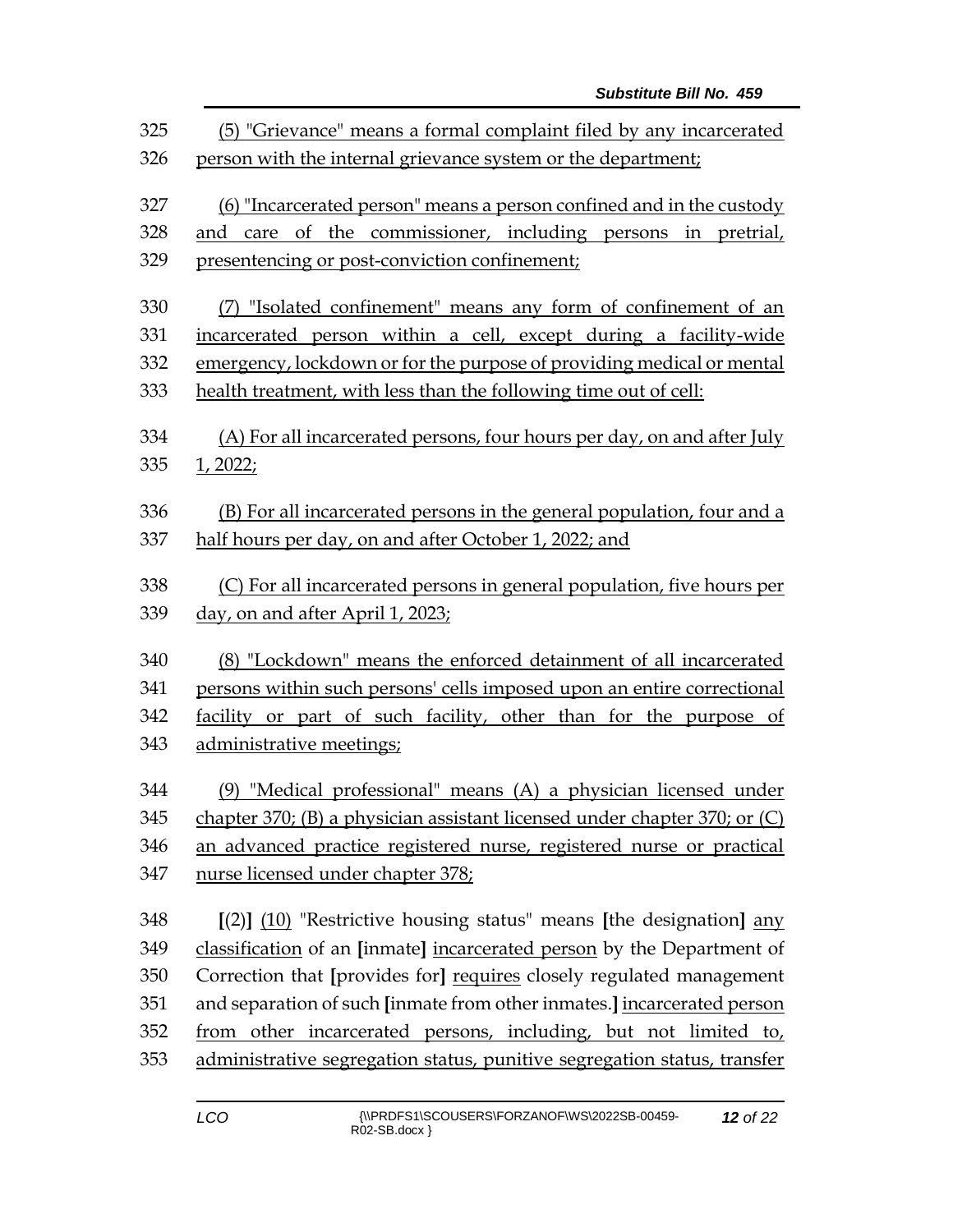detention status, administrative detention status, security risk group status, chronic discipline status, special needs status and protective custody status;

 (11) "Therapist" means any (A) physician licensed pursuant to chapter 370 who specializes in psychiatry; (B) psychologist licensed pursuant to chapter 383; (C) an advanced practice registered nurse licensed pursuant to chapter 387; (D) clinical social worker or master social worker licensed pursuant to chapter 383b; or (E) professional counselor licensed pursuant to chapter 383c; and

 (12) "Use of force" means the use of physical force or deadly physical force, as defined in section 53a-3, by a department employee to compel compliance by an incarcerated person. Use of force includes, but is not limited to, the use of restraints, chemical agents, canines or munitions or forcible extraction from a cell, other than in response to a psychiatric emergency.

 **[**(b) The Department of Correction shall publish on its Internet web site the formula for calculating an inmate's mental health score and a description of any form and phase of housing employed at any of its correctional facilities for inmates on restrictive housing status.**]**

 (b) The department shall not hold any person under eighteen years of age in isolated confinement.

 (c) Any use of isolated confinement shall maintain the least restrictive environment necessary for the safety of incarcerated persons and staff,

and the security of the facility.

 (d) If holding an incarcerated person in isolated confinement, the department shall:

 (1) Not later than twenty-four hours after initiating the process of holding such person in isolated confinement, ensure that a medical

professional conducts a physical examination and a therapist conducts

a mental health evaluation of such person;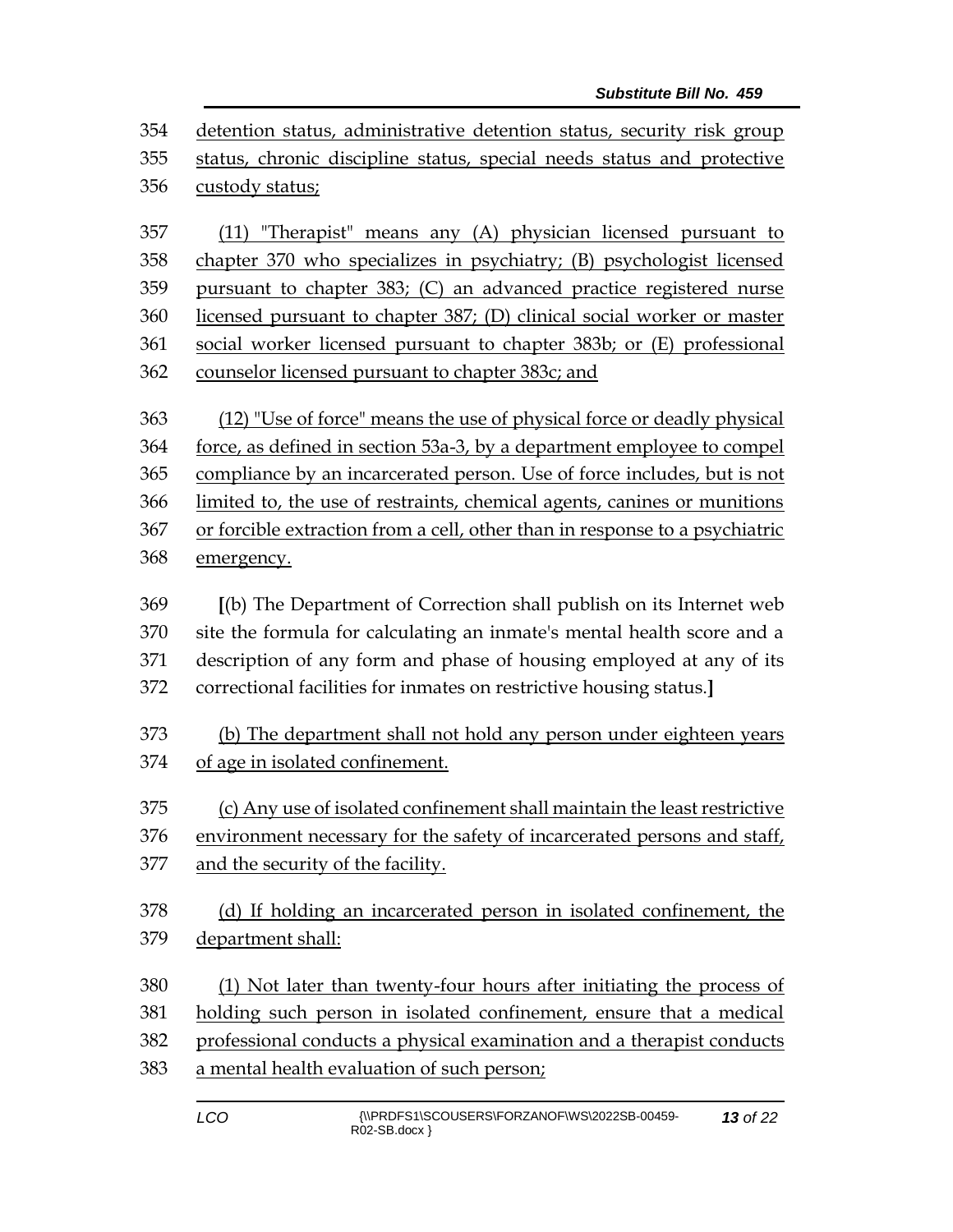| 384 | (2) Ensure regular monitoring to ensure such person's safety and         |  |  |  |
|-----|--------------------------------------------------------------------------|--|--|--|
| 385 | well-being, including a daily check-in from a therapist;                 |  |  |  |
| 386 | (3) Continue de-escalation efforts when applicable and appropriate       |  |  |  |
| 387 | to the situation; and                                                    |  |  |  |
| 388 | (4) Provide to such person access to the following:                      |  |  |  |
| 389 | (A) Reading materials, paper, and a writing implement;                   |  |  |  |
| 390 | (B) Not less than three showers per week; and                            |  |  |  |
| 391 | (C) Not less than two hours out of cell per day, including at least one  |  |  |  |
| 392 | hour for recreational purposes.                                          |  |  |  |
| 393 | (e) Placement of an incarcerated person in isolated confinement shall    |  |  |  |
| 394 |                                                                          |  |  |  |
|     | be subject to the following:                                             |  |  |  |
| 395 | (1) The department may place a person in isolated confinement only       |  |  |  |
| 396 | after consideration of less restrictive measures;                        |  |  |  |
| 397 | (2) No person may be placed in isolated confinement for longer than      |  |  |  |
| 398 | necessary and no more than fifteen consecutive days or thirty total days |  |  |  |
| 399 | within any sixty-day period, after which period, such person shall be    |  |  |  |
| 400 | released from isolated confinement; and                                  |  |  |  |
| 401 | (3) No person may be placed in isolated confinement based on the         |  |  |  |
| 402 | same incident that was previously used as the basis for such placement.  |  |  |  |
| 403 | (f) No person may be held in isolated confinement for protective         |  |  |  |
| 404 | custody, except that isolated confinement may be used while the          |  |  |  |
| 405 | department is determining whether protective custody status is           |  |  |  |
| 406 | appropriate. The department shall limit the time period for such         |  |  |  |
| 407 | determination to not more than five business days.                       |  |  |  |
| 408 | (g) The department shall not impose a lockdown upon an entire            |  |  |  |
| 409 | correctional facility or part of a correctional facility for purposes of |  |  |  |
| 410 | training department staff for more than twenty-four cumulative hours     |  |  |  |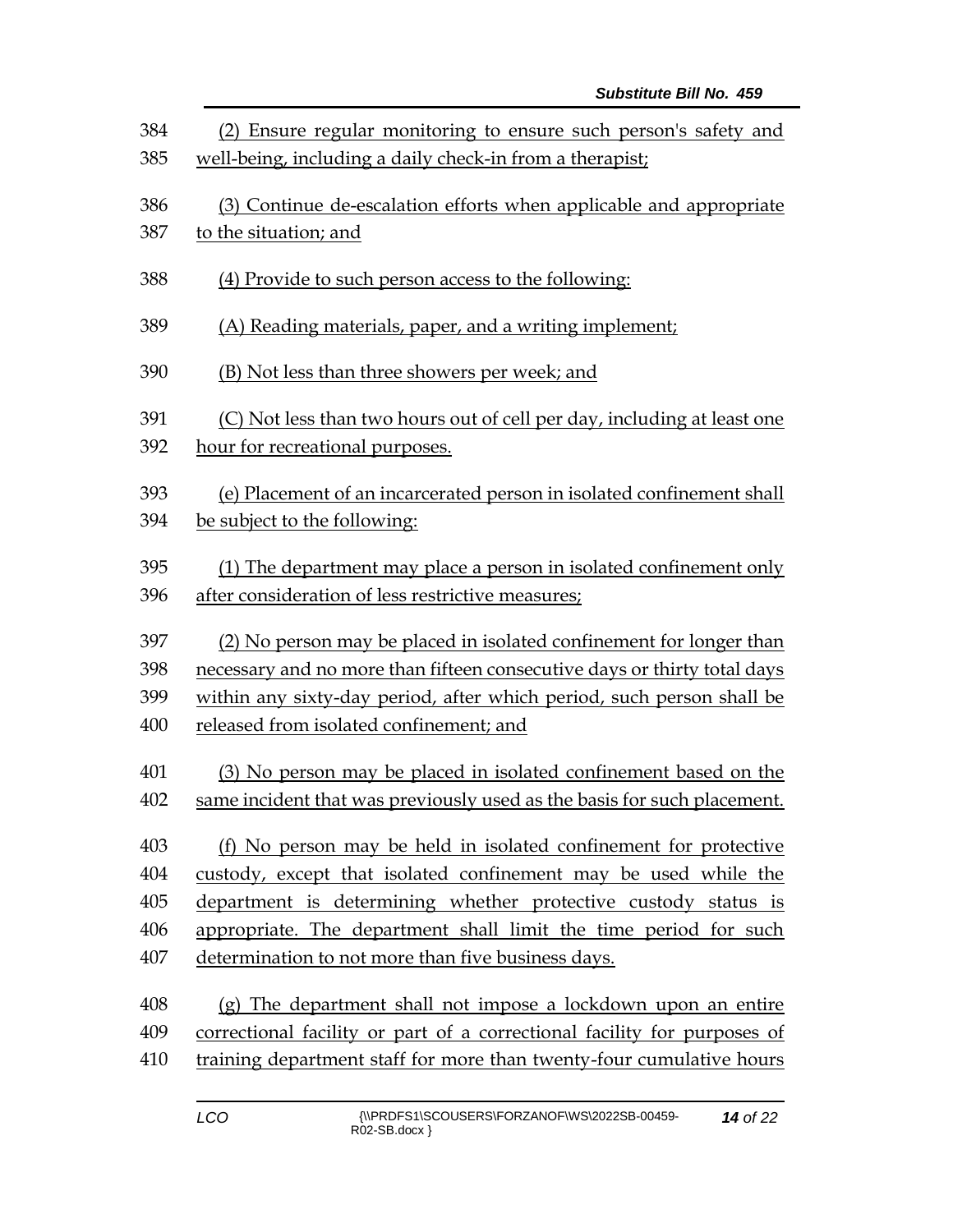during any thirty-day period.

 (h) Not later than January 1, 2024, the department shall report, in accordance with the provisions of section 11-4a, to the joint standing committee of the General Assembly having cognizance of matters relating to the Department of Correction and the Criminal Justice Policy and Planning Division established under section 4-68m concerning measures taken by the department to address the following: (1) The frequency, cause and duration of lockdowns; (2) The presence of persons with serious mental illness or developmental and intellectual disabilities in isolated confinement or on restrictive housing status; (3) Efforts to increase the time an incarcerated person spends outside of such person's cell; (4) The provision of therapeutic and other pro-social programming for persons on restrictive housing status; (5) The use of in-cell restraints; and (6) Fostering cooperation and engagement with the Correction Ombuds pursuant to section 2 of this act and the Correction Advisory Committee established pursuant to section 18-81jj, as amended by this act. **[**(c)**]** (i) The **[**Department of Correction**]** department shall **[**at least**]** annually on or before January first submit to the Criminal Justice Policy and Planning Division established under section 4-68m a report containing, **[**as aggregated**]** in a disaggregated and anonymized format, the following data, which shall be broken down by facility and the age, race and sex of incarcerated persons included in the data: (1) The number of **[**inmates on restrictive housing status**]** incarcerated persons in isolated confinement in this state's correctional facilities, as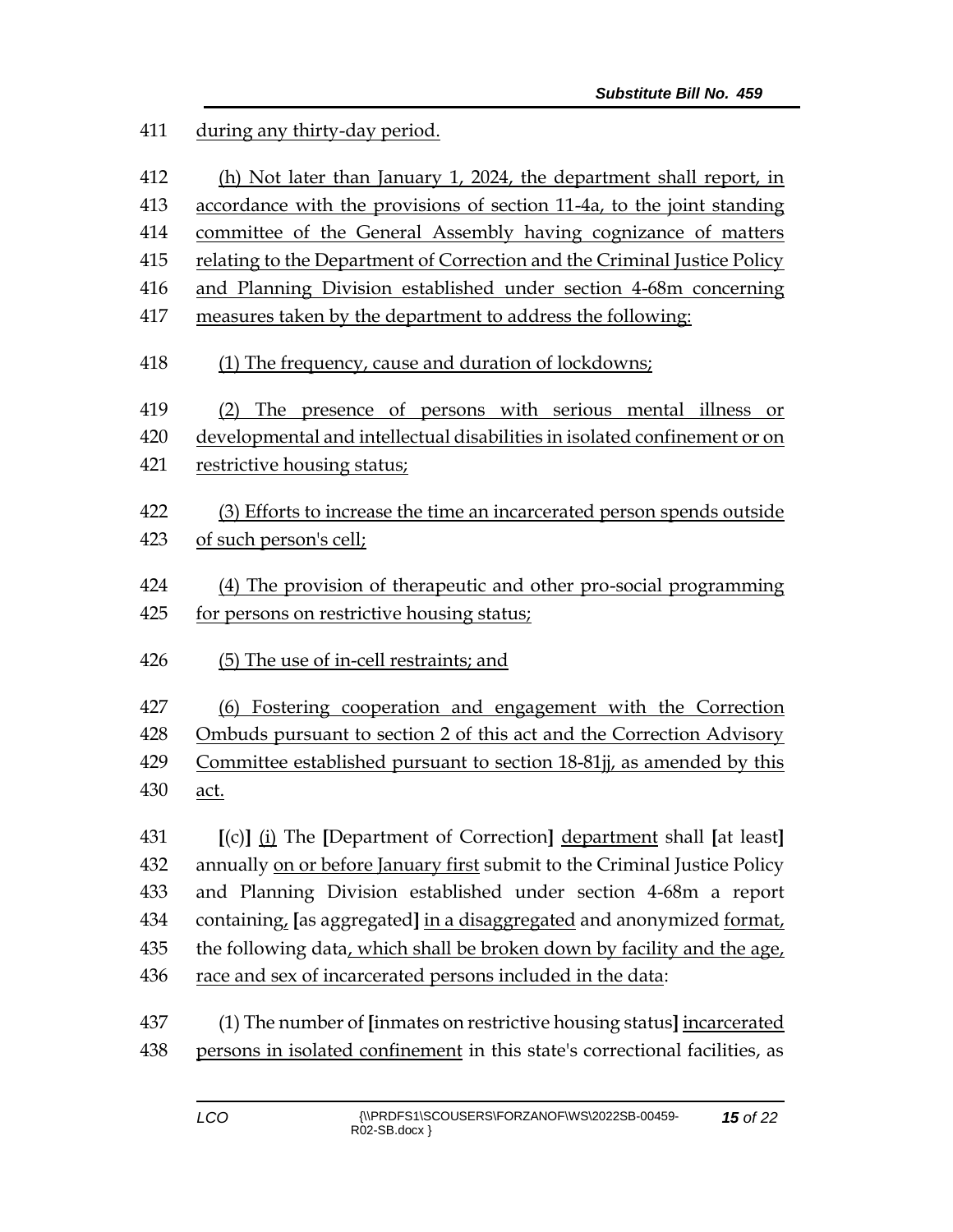of the first day of each of the twelve months preceding the date of the submission of the report **[**. The department shall report and disaggregate such data based on an inmate's age, gender identity, ethnicity, mental health score as calculated by the department, if any, and the form and phase of housing in which such inmate is held on restrictive housing status**]** and the total number of persons subjected to isolated confinement during the twelve months preceding the date of submission of the report;

 (2) The number of **[**inmates on administrative segregation status who have spent the following cumulative durations of time on administrative segregation status**]** incarcerated persons who were in isolated confinement for more than fifteen cumulative days in the previous calendar year as categorized by the following periods of time:

**[**(A) One to fifteen days;**]**

**[**(B)**]** (A) Sixteen to thirty days;

**[**(C)**]** (B) Thirty-one to **[**one hundred eighty**]** sixty days;

**[**(D) One hundred eighty-one to three hundred sixty-five days;

(E) Three hundred sixty-six to seven hundred thirty days;

(F) Seven hundred thirty-one to one thousand ninety-five days;

 (G) One thousand ninety-six to one thousand four hundred sixty days;

 (H) One thousand four hundred sixty-one to one thousand eight hundred twenty-five days;

 (I) One thousand eight hundred twenty-six to two thousand one hundred ninety days;

 (J) Two thousand one hundred ninety-one to two thousand five hundred fifty-five days;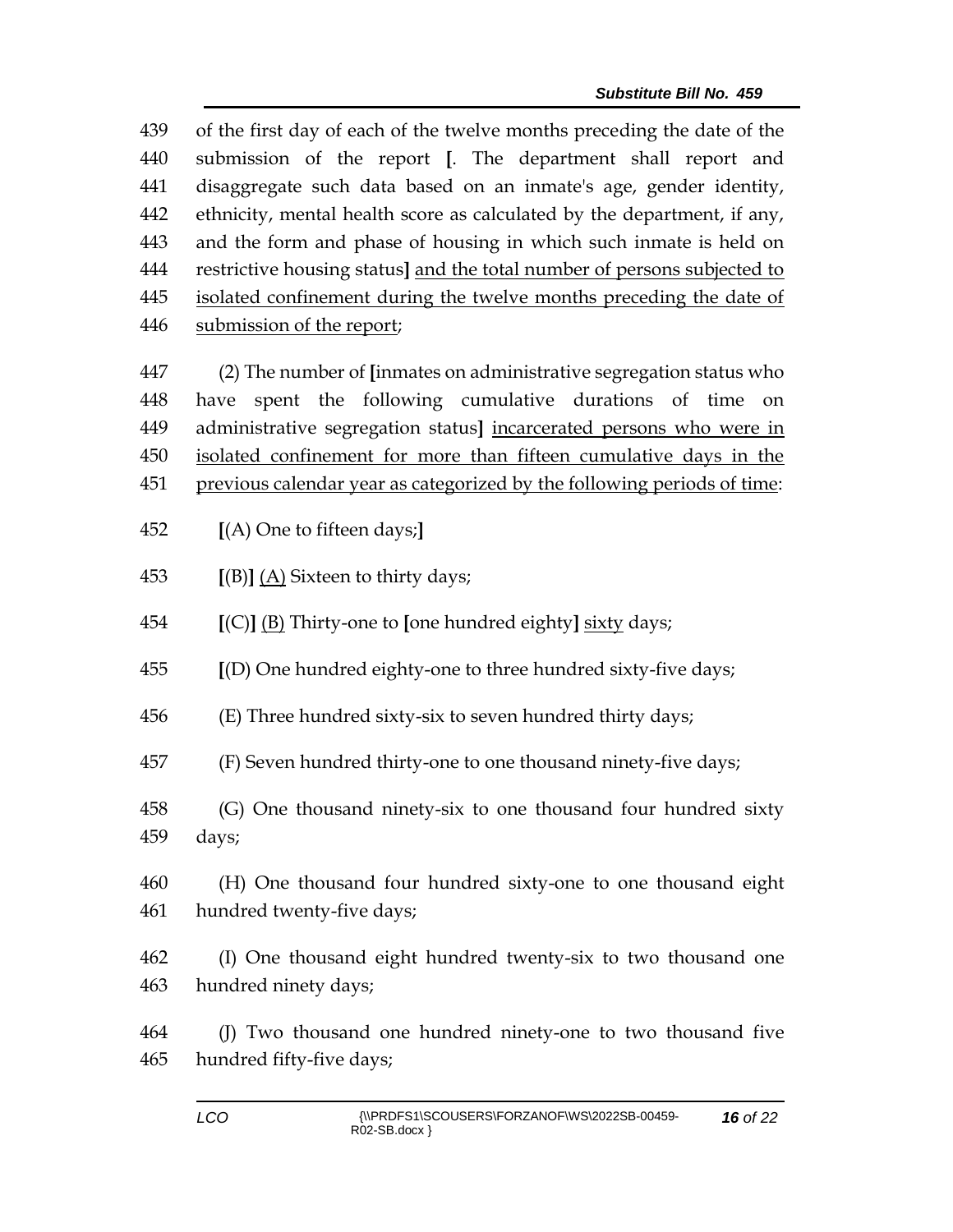(K) Two thousand five hundred fifty-six to two thousand nine hundred twenty days; (L) Two thousand nine hundred twenty-one to three thousand two hundred eighty-five days; (M) Three thousand two hundred eighty-six to three thousand six hundred fifty days; and**]** (C) Sixty-one to ninety days; and **[**(N)**]** (D) More than **[**three thousand six hundred fifty**]** ninety days; (3) **[**For each correctional facility, the**]** The number of **[**inmates who, during the twelve months preceding the date of the submission of the report, spent more than fifteen days, cumulative, on administrative segregation status. The department shall report and disaggregate such data based on an inmate's age, gender identity, ethnicity, mental health score as calculated by the department, if any, and the form and phase of restricted housing in which such inmate is held; and**]** incidents broken down by month during the previous calendar year in the department's facilities categorized as: (A) Suicides by incarcerated persons; (B) Attempted suicides by incarcerated persons; 485 (C) Self-harm by incarcerated persons; (D) Assaults by incarcerated persons on staff members; and (E) Assaults and fights between incarcerated persons; (4) **[**Actions taken by the department during the twelve months preceding the date of the submission of the report to minimize reliance on administrative segregation status and to mitigate the harmful effects of administrative segregation status on inmates, staff and the public.**]** Monthly reports showing the total number of incarcerated persons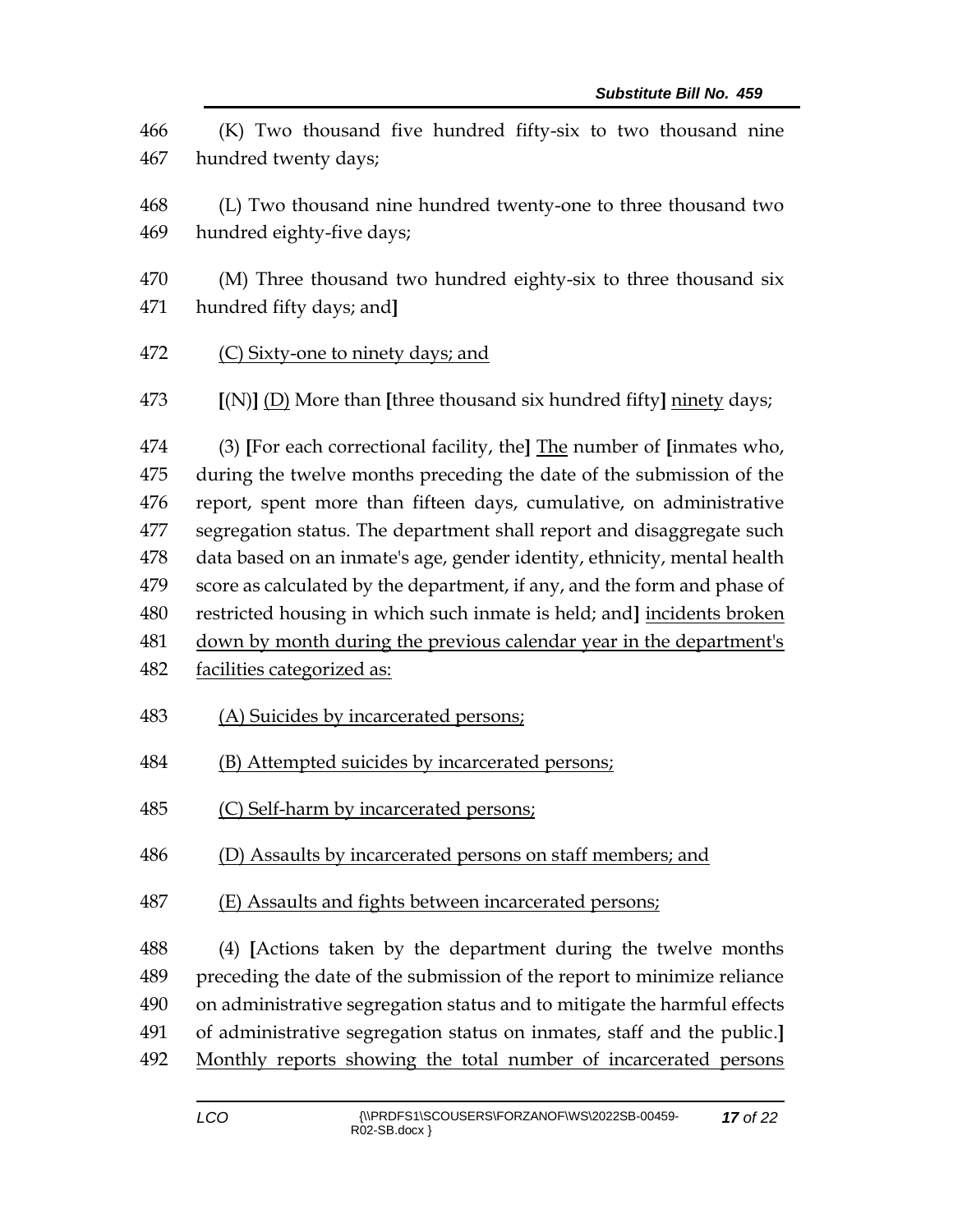against whom the department has used force, including use of the following:

- (A) Chemical agent devices;
- (B) Full stationary restraints;
- 497 (C) Deadly physical force;
- (D) In-cell restraints;
- (E) Less than lethal munitions;
- (F) Lethal munitions;
- (G) Medical restraints;
- (H) Physical force;
- (I) Therapeutic restraints;
- (J) Cell extraction; and
- (K) Canines;
- (5) Grievances filed by incarcerated persons, broken down by month,

including the number of grievances filed, dismissed, affirmed or

- otherwise resolved;
- (6) Programs offered to incarcerated persons, including the program
- title and a brief description of the program, the number of spots
- available in each program and the number of persons enrolled in each
- program as of the first of each month;
- (7) Internal department work assignments held by incarcerated persons, including the work assignment title, the daily wage paid and the number of such persons in each position as of the first of each month;
- and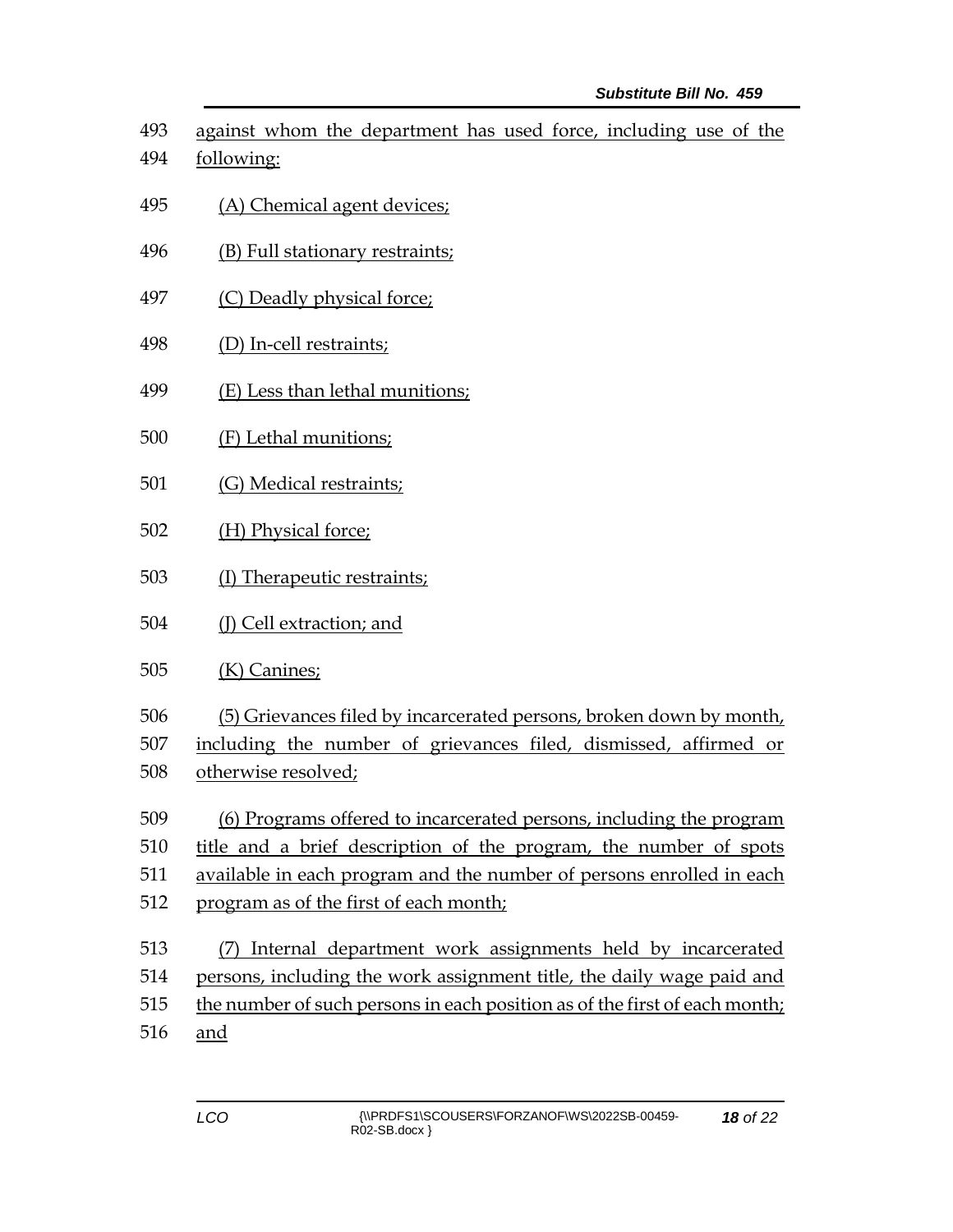*Substitute Bill No. 459* (8) External jobs held by incarcerated persons working for outside employers, including the job title, hourly wage paid, the number of such 519 persons in each position as of the first of each month and the name of 520 each employer. **[**(d) The department shall not hold any person under eighteen years of age on administrative segregation status. (e) Not later than January 1, 2019, the Commissioner of Correction shall study and submit a report, in accordance with the provisions of section 11-4a, to the joint standing committee of the General Assembly having cognizance of matters relating to the judiciary regarding the use and oversight of all forms and phases of housing for inmates on restrictive housing status.**] [**(f)**]** (j) The provisions of **[**subsections (a) to (d), inclusive, of**]** this section do not apply to any **[**inmate**]** incarcerated person described in subsection (a) of section 18-10b. **[**(g) Within available appropriations, the Department of Correction shall provide training to employees of the department who interact with inmates concerning the following: (1) The recognition of symptoms of mental illness; (2) The potential risks and side effects of psychiatric medications; (3) De-escalation techniques for safely managing individuals with mental illness; (4) Consequences of untreated mental illness;

 (5) The long and short-term psychological effects of being on administrative segregation status; and

 (6) De-escalation and communication techniques to divert inmates from situations that may lead to the inmate being placed on administrative segregation status.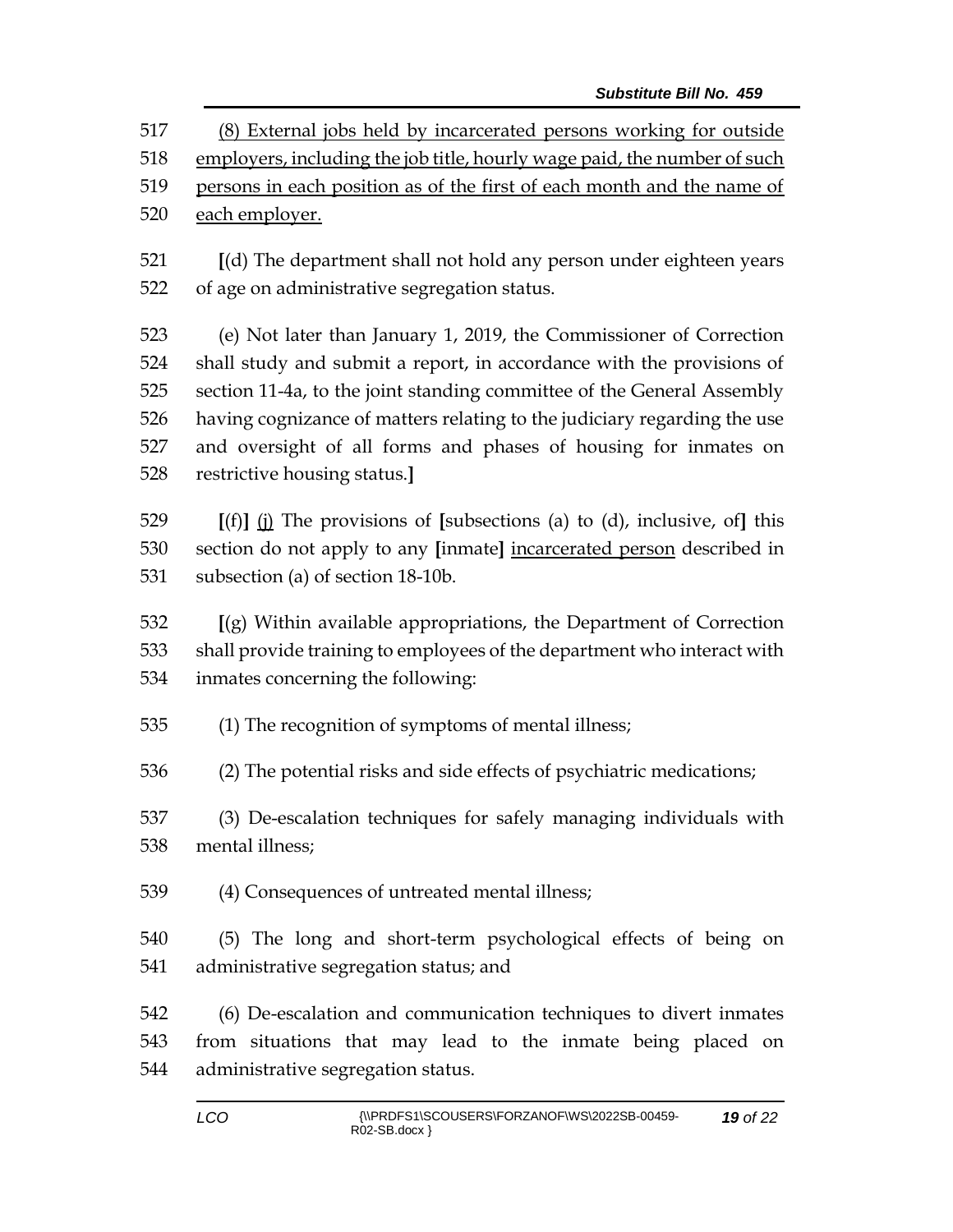(h) Within available appropriations, the Department of Correction shall take measures to promote the wellness of employees of the department who interact with inmates. These measures may include, but need not be limited to:

- (1) Employee assistance programs;
- (2) Peer support programs; and
- (3) Stress management training.**]**

 (k) The department shall publish on its Internet web site the formula for calculating an incarcerated person's mental health score and any report pursuant to subsection (i) of this section.

 Sec. 4. Section 1-300 of the general statutes is repealed and the following is substituted in lieu thereof (*Effective July 1, 2022*):

 (a) There is established the Office of Governmental Accountability. The executive administrator of the office shall serve as the administrative head of the office, who shall be appointed in accordance with the provisions of section 1-301, as amended by this act.

 (b) The Office of Governmental Accountability shall provide personnel, payroll, affirmative action and administrative and business office functions and information technology associated with such functions for the following: The Judicial Review Council established under section 51-51k, Judicial Selection Commission established under section 51-44a, Board of Firearms Permit Examiners established under section 29-32b, Office of the Child Advocate established under section 46a-13k, Office of the Victim Advocate established under section 46a- 13b, **[**and**]** State Contracting Standards Board established under section 4e-2 and Office of the Correction Ombuds, established under section 2 of this act. The personnel, payroll, affirmative action and administrative and business office functions of said offices, commission, council and boards shall be merged and consolidated within the Office of Governmental Accountability.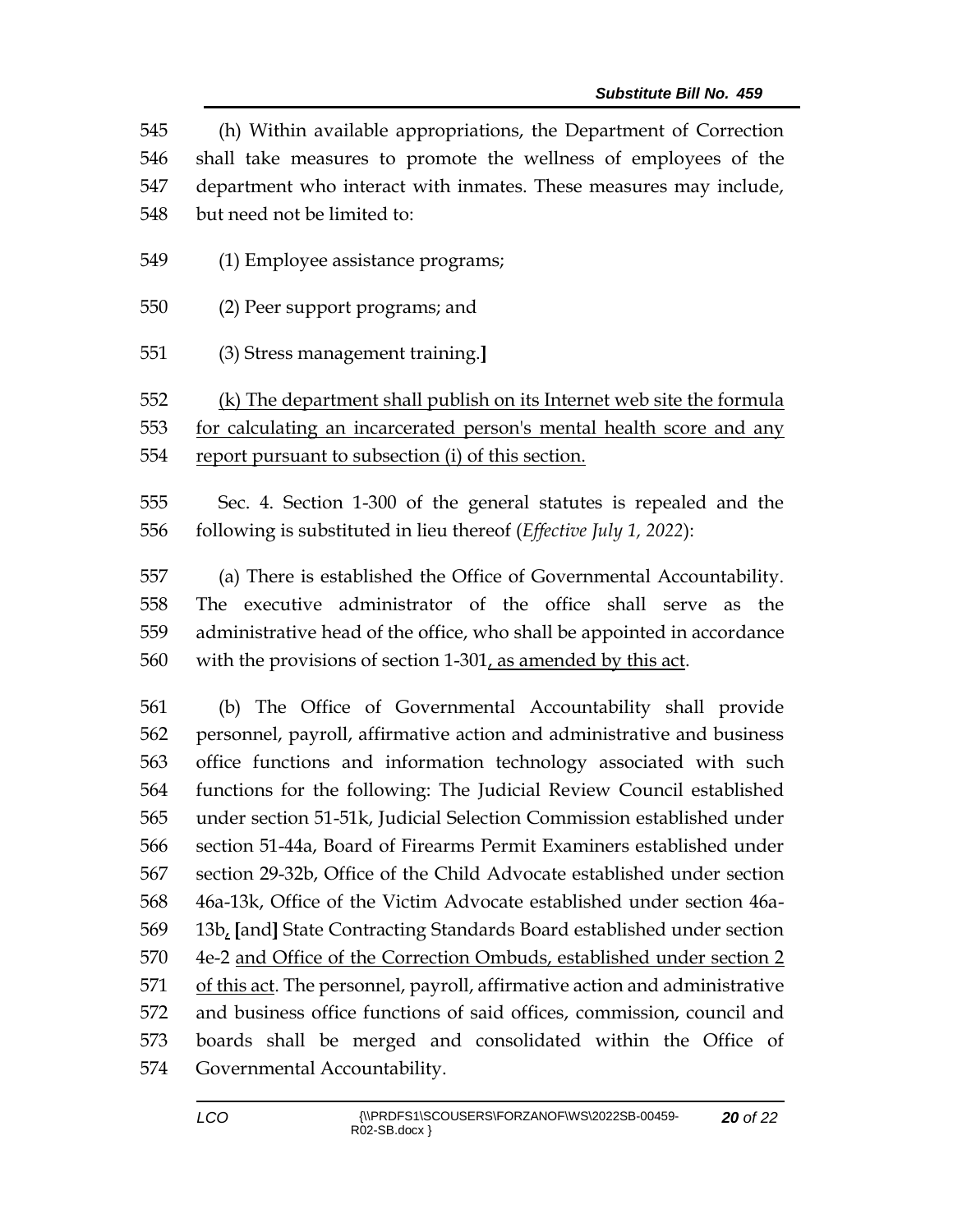(c) The executive administrator may employ necessary staff to carry out the administrative functions of the Office of Governmental Accountability, within available appropriations. Such necessary staff of the Office of Governmental Accountability shall be in classified service.

 (d) Nothing in this section shall be construed to affect or limit the independent decision-making authority of the Judicial Review Council, Judicial Selection Commission, Board of Firearms Permit Examiners, Office of the Child Advocate, Office of the Victim Advocate, **[**or the**]** State Contracting Standards Board or Office of the Correction Ombuds. Such decision-making authority includes, but is not limited to, decisions concerning budgetary issues and concerning the employment of necessary staff to carry out the statutory duties of each such office, commission, council or board.

 Sec. 5. Subsection (a) of section 1-301 of the general statutes is repealed and the following is substituted in lieu thereof (*Effective from passage*):

 (a) (1) There shall be a Governmental Accountability Commission, within the Office of Governmental Accountability established under section 1-300, as amended by this act, that shall consist of **[**six**]** seven members as follows: (A) The executive director of the Judicial Review Council established under section 51-51k, or the executive director's designee; (B) the chairperson of the Judicial Selection Commission established under section 51-44a, or the chairperson's designee; (C) the chairperson of the Board of Firearms Permit Examiners established under section 29-32b, or the chairperson's designee; (D) the Child Advocate appointed under section 46a-13k, or the advocate's designee; (E) the Victim Advocate appointed under section 46a-13b, or the advocate's designee; **[**and**]** (F) the chairperson of the State Contracting Standards Board established under section 4e-2, or the chairperson's designee; and (G) the Correction Ombuds appointed under section 18- 81jj, as amended by this act, or the Correction Ombuds' designee, provided no person serving as a designee under this subsection may be a state employee. The Governmental Accountability Commission shall